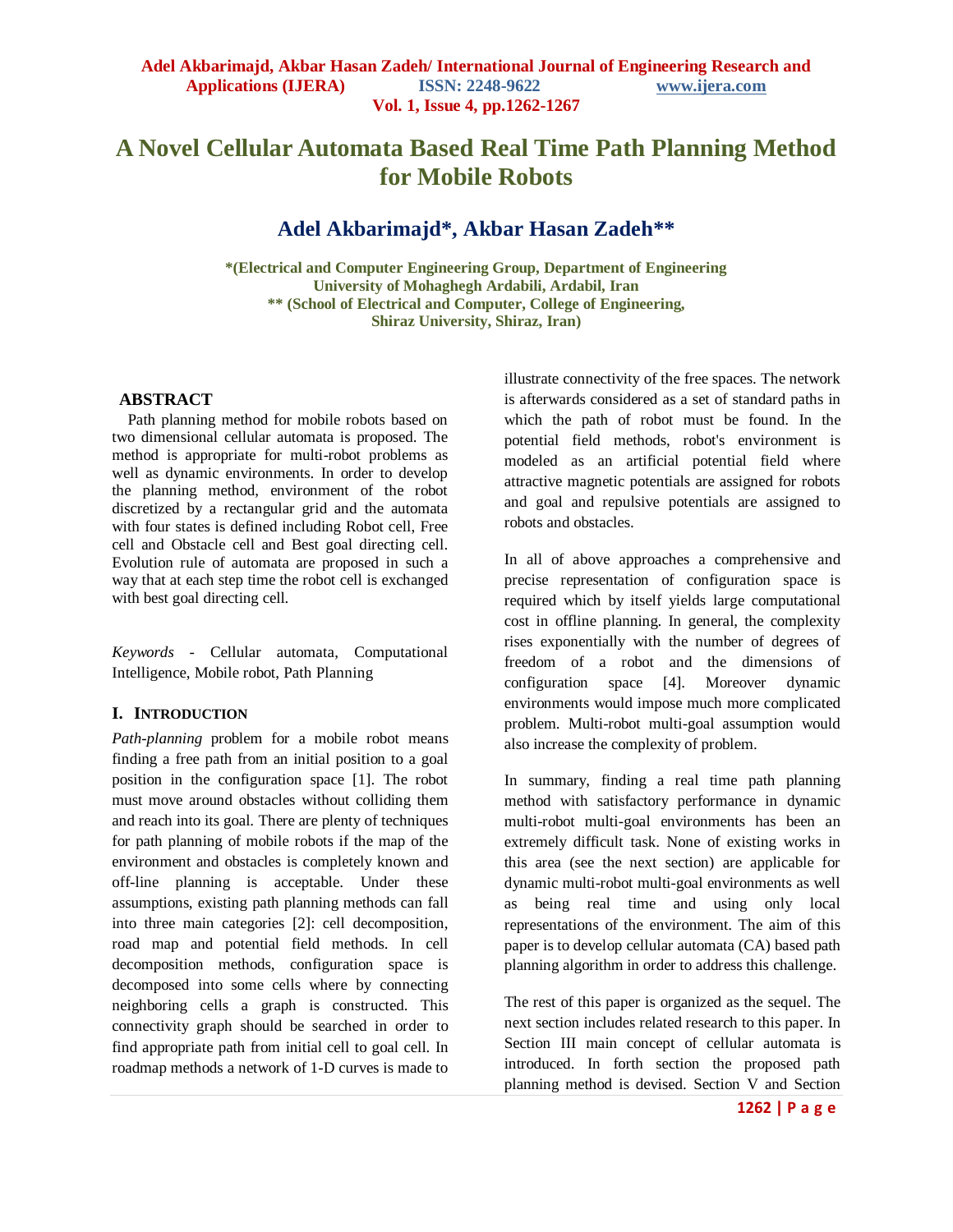

Fig.1 Two definitions of neighborhood of central cell (**C**) in Cellular Automata: Neumann neighborhood (left) and Moor neighborhood (right)

VI include simulation results and conclusions respectively.

## **II. RELATED WORKS**

Because of highly nonlinear and computationally expensive properties of path planning problem of mobile robots, developing efficient planning methods has been on focus of interest. Varity of techniques based on computational intelligent algorithms have been used. Genetic algorithms [\[5\],](#page-5-3) fuzzy systems [\[6\],](#page-5-4) ant colonies [\[7\],](#page-5-5) particle swarm optimization [\[9\]](#page-5-6) and artificial bee colonies [\[10\]](#page-5-7) are examples.

Von Neumann [\[11\]](#page-5-8) developed Cellular Automata as simple models of spatially distributed processes. The idea is then extended and outspreaded by Burk[s\[12\]\[13\].](#page-5-9) A cellular automaton is a grid composed of set of cells with discrete possible values where each cell evolve as a function of time according to states of neighboring cells and based on a set of rules. Cells in CA are simple components with local links; however, CA as a multi-agent system has the ability of doing complicated computations in a highly robust and efficient manner. Consequently, CA has become a popular modeling system and computational tool in mathematics, natural science, computer science and technologies. Training CA to perform image processing [\[14\],](#page-5-10) design of reconfigurable robots [\[15\],](#page-5-11) prediction of protein sub-cellular location [\[16\]](#page-5-12) modeling phenomena of urban growth [\[17\]](#page-5-13) and modeling earthquake activity features [\[18\]](#page-5-14) are some examples. CA have also been used for computational tasks and high speed simulations in scientific models [\[19\].](#page-5-15)

Because of capabilities in distributed computation and their local computation characteristics, CA is a good candidate to act as a fast and reliable path planning tool. Shu and Buxton introduced a basic CA based path planning algorithm for mobile robots in simple environments [\[20\].](#page-5-16) A collision-free planning algorithm for a diamond-shaped robot was developed by Tzionas et al [\[21\].](#page-5-17) In their work, free space is mapped onto the Voronoi diagram which is constructed through the time evolution of cellular automata. In [\[22\]](#page-5-18) it was illustrated that an efficient computation method can be developed by cellular automata in order to find a collision free path from initial to goal configuration on a physical space occupied by obstacles in arbitrary locations. Marchese presented a reactive path-planning method for a non-holonomic mobile robot by multilayered cellular automat[a \[23\].](#page-5-19)

## **III. CELLULAR AUTOMATA**

Cellular automata is a *d*-dimensional colored grid composed of cells where each cell can be in one of a finite number of states (colors) [\[11\].](#page-5-8) States could be some integer numbers or some symbols. Cells are finite-state machines those can be specified by index *n* where  $n=1,...,N$ . In a two dimensional  $I\times J$ automata (*d*=2), for example, we have *N=I×J*. Each cell may interact with adjacent cells in order to update its state. CA is updated based on some local rule that is identical for all cells [\[11\]\[12\].](#page-5-20)  $S_n^t$  denotes the state of a cell *n* at time step *t*. In *CA*'s rule, current states of a cell and the states of its neighborhood is delivered as inputs and the next state of central cell is returned as output. Rules may be demonstrated by a function or by a lookup table. Here, definition of neighborhood is a very important concept. This definition is straightforward in one-dimensional grids but in two dimensional automata, different definitions of neighborhood exist. For example *Neumann neighborhood* considers all adjacent cells of a central cell as neighbors and *Moore neighborhood* only considers the top, bottom, left and right cells as neighbors (See Fig.1). In this paper we will use Neumann neighborhoods.

Fig. 2 shows a one-dimensional (*d*=1) nearest neighbor (with radius *r=*1) cellular automata with two possible states (binary) and with grid length *N=*8. The grid and evolution rule table are illustrated.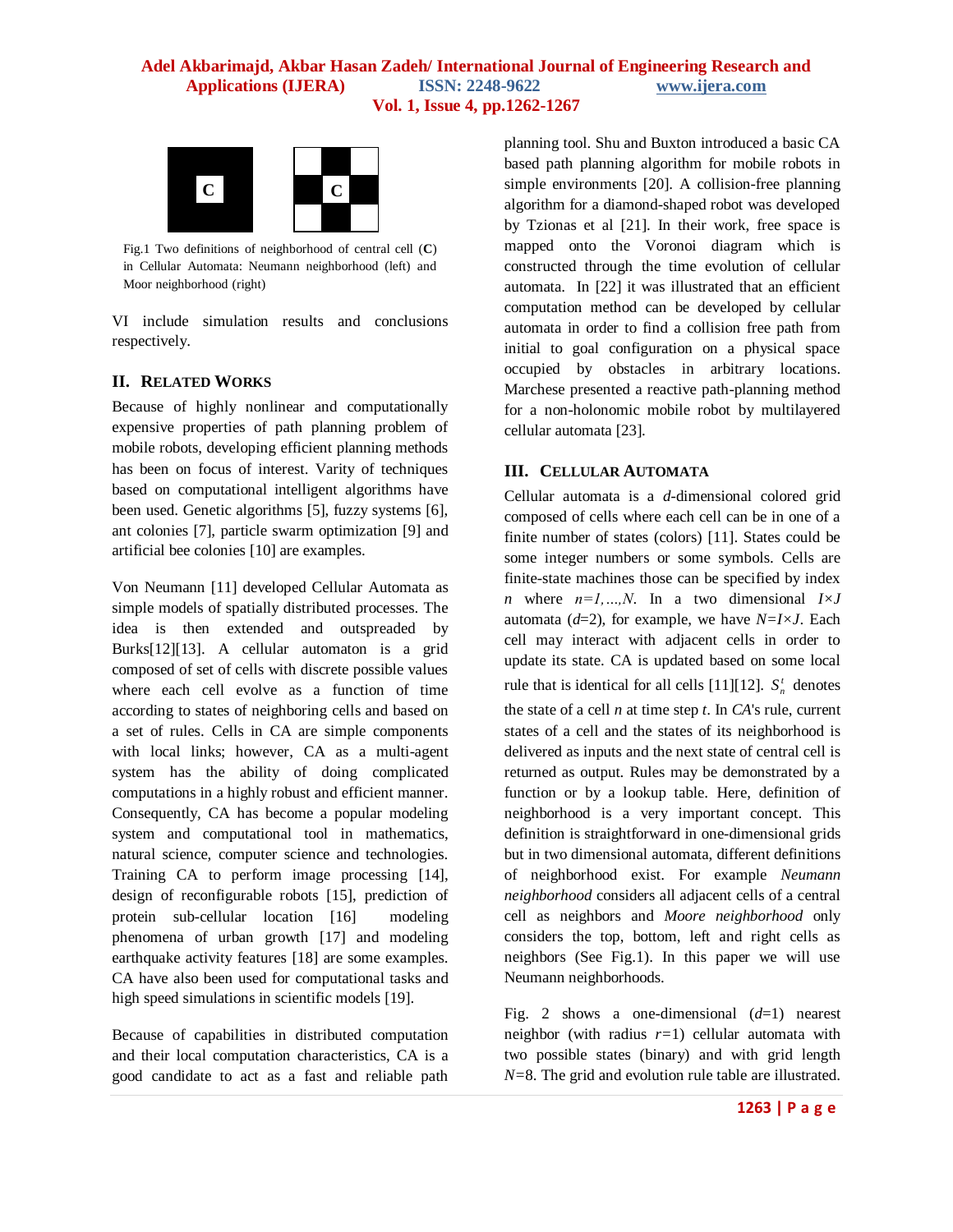

Fig. 2. Binary one-dimensional cellular automata

The progress of evolution is shown at two time steps.

#### **IV. PATH PLANNING ALGORITHM**

#### *A. Set up of Cellular Automata*

In this section we describe our path planning problem of mobile robot and establish a cellular automaton in order in order to appropriately modeling of the problem. We assumed that the robot can recognize its own position vector  $\vec{P}_r = [x_r, y_r]^T$  at each step time. It is also assumed that the robot knows goal position vector  $\vec{P}_g = [x_g, y_g]^T$  $\overline{a}$ and by a mechanism with short sensing depth it can identify if the adjacent cells are free cells or not. The sensory system can be one rotary sonar sensor or 8 fixed sensors mounted on the robot. To handle probable non-homonymic characteristics, the robot is encircled into a circular robot as shown in Fig. 3.a and it is assumed to be a free flying object. The work-space is divided into a rectangular grid of cells (see Fig. 3.b) so that the robot can be entirely placed inside a cell. We have so far built two-dimensional cellular automata with



Fig 3. Building up path planner cellular automata

| F | F | F | F | $\mathbf{o}$ | O | О | O  | 0    |
|---|---|---|---|--------------|---|---|----|------|
| F | F | F | R | F            | F | F | F  | F    |
| F | O | O | F | B            | F | F | F  | F    |
| F | O | O | О | О            | F | F | F  | F    |
| F | F | O | О | F            | F | F | F  | F    |
| F | F | F | F | F            | F | F | F  | F    |
| F | F | F | F | F            | F | F | F. | F    |
|   |   |   |   |              |   |   |    | Goal |

Fig 4. Cellular automata corresponding to the robot workspace of Fig 2.b with four states: *{F, O, R, B}*

three possible states including *free cell*, *obstacle cell*  and *robot cell* represented by *F*, *O*, *R*, respectively. Now we should find a way to incorporate relative position of the robot and goal in our automata. To this end we define the best goal directing cell as the following:

Definition: The *best goal directing cell* is the closest free cell to the goal in the neighborhood of the robot cell.

If we show the best goal directing cell by *B*, our automata would have four possible states for each cell: *{F, O, R, B}*. Fig. 4 shows a schematic view of CA constructed in accordance to workspace of Fig. 3.b.

The robot has to determine the best goal directing cell in each step of its evolution. In order to develop a routine of finding the best directing cell, we assign direction vectors to adjacent cells as Fig. 5. Now, it is easy to discover the best goal directing cell based on angle between those direction vectors and the vector

|                        | $\vec{D}_1 = [-1,-1]^T$ $\vec{D}_2 = [-1,0]^T$ $\vec{D}_3 = [-1,1]^T$ |                       |
|------------------------|-----------------------------------------------------------------------|-----------------------|
|                        | $\vec{D}_4 = [0,-1]^T$ <b>Robot Cell</b> $\vec{D}_5 = [0,1]^T$        |                       |
| $\vec{D}_6 = [1,-1]^T$ | $\vec{D}_7 = [1,0]^T$                                                 | $\vec{D}_8 = [1,1]^T$ |

Fig. 5. Direction vectors correspond to adjacent cells of the robot cell.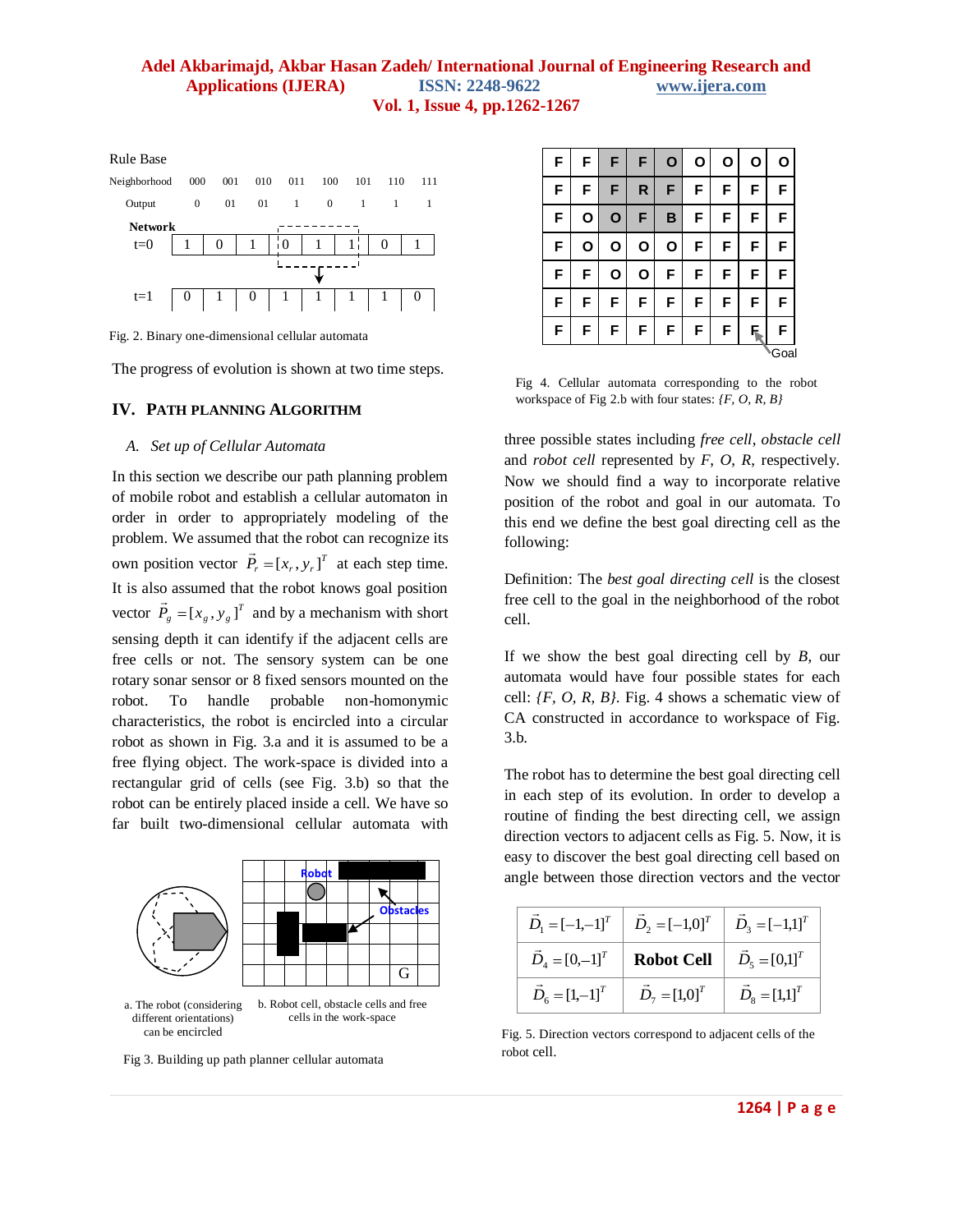$$
\mathbf{K} = \left\{ k \in \{1, ..., 8\} \middle| \frac{\left\langle \vec{D}_k, \vec{P}_s - \vec{P}_r \right\rangle}{\left| \vec{D}_k \right|} = \max \left( \frac{\left\langle \vec{D}_k, \vec{P}_s - \vec{P}_r \right\rangle}{\left| \vec{D}_k \right|} \right) \right\}
$$
\n
$$
= \mathbf{if} \ \mathbf{K} > 1
$$
\n
$$
\mathbf{K} = k \mathbf{\in K} \middle| \ \vec{D}_k(2) = \min \mathbf{\bullet}_k(2),
$$
\n
$$
\mathbf{if} \ \mathbf{\overline{K}} > 1
$$
\n
$$
\mathbf{K} = k \mathbf{\in K} \middle| \ \vec{D}_k(1) = \max \mathbf{\bullet}_k(1),
$$
\n
$$
\text{Number best goal directing cell} = k \in \mathbf{K}
$$

Fig. 6. Pseudo code of subroutine of finding the best goal directing cell. **K** denotes cardinality of set **K**.

 $\vec{P}_g - \vec{P}_r$ . This angle can be calculated using dot product approach. Among eight neighboring cells  $(k=1, 8)$ , the cell corresponding to the maximum value of the dot product would be marked as *B*. Fig. 6 illustrates the routine of finding *B* cell.

#### *B. Evolution Rules*

After establishing cellular automata for robot environment, appropriate updating rules have to be devised to direct the robot toward its goal without colliding with obstacles. It is preferred that the evolution rules use only local information and do not need a complete representation of the configuration space.

Evolution rules presented in this section are based on a simple sense: "robot cell *R* moves into the best goal directing cell *B* in each step and leaves a free cell *F*

```
while Robot cell (R) \neq Goal Cell (G) do
     for n=1:N
if S_n^t = Rfind best goal directing cell: S_j^t = BS_n^t = R;
          S_n^t = F;elseif S_n^t \neq RS_n^{t+1} = S_n^t
```
Fig. 7. Pseudo code of evolutionary rule of CA

in its location". This can be implemented by the pseudo code represented in Fig. 7. For example, if we apply this rule to the CA of Fig. 4 the block of cells marked by gray is updated as the sequel:

| $\lceil F \rceil$ | $\boldsymbol{F}$ | O | $\lceil F \rceil$ | $\boldsymbol{F}$                          | $\overline{O}$  |
|-------------------|------------------|---|-------------------|-------------------------------------------|-----------------|
| $\mid F \mid$     |                  |   |                   | $R \mid F \mid \Rightarrow \mid F \mid F$ | $\vert F \vert$ |
| $\boxed{o}$       | $\cal F$         |   | $B \mid O$        | $\cal F$                                  | R               |

and the state of other cells remain unchanged. It is noteworthy to mention that in a single robot problem only the states of two cells are changed in each step time.

If the automaton is evolved according to rules of Fig. 7, the robot cell would become more and more close to goal cell at each step time. Since the number of cells of the grid is finite there are no concave obstacles, after a finite time steps the robot cell would meet the goal cell.

Identifying the best goal directing cell is a crucial requirement in the updating rule of Fig. 7. Routine of Fig. 5 is used as a subroutine to handle this requirement.

#### **C. Multi Robot Environments**

The path planning method introduced in previous subsections can be easily generalized for multi-robot multi-goal problems. To this end, for example in a two-robot problem, possible states of cells should be extended to  $\{F, O, B, R_1, R_2\}$ . The rule of Fig. 7 would be sufficient to achieve a successful path planning automata if it is sequentially applied to robots. For approaching each robot to its own goal, the same inference of single-robot problem still holds. To verify that the robots do not collide, without loss of generality, consider two robots in Fig. 8. If we apply the rules to robot  $R_1$  in Fig. 8.a, it moves into cell B which is assumed to be the central cell in our case. Now in Fig. 8.b. that old B cell is not a free cell any longer and will not be treated as new B cell for  $R_2$ .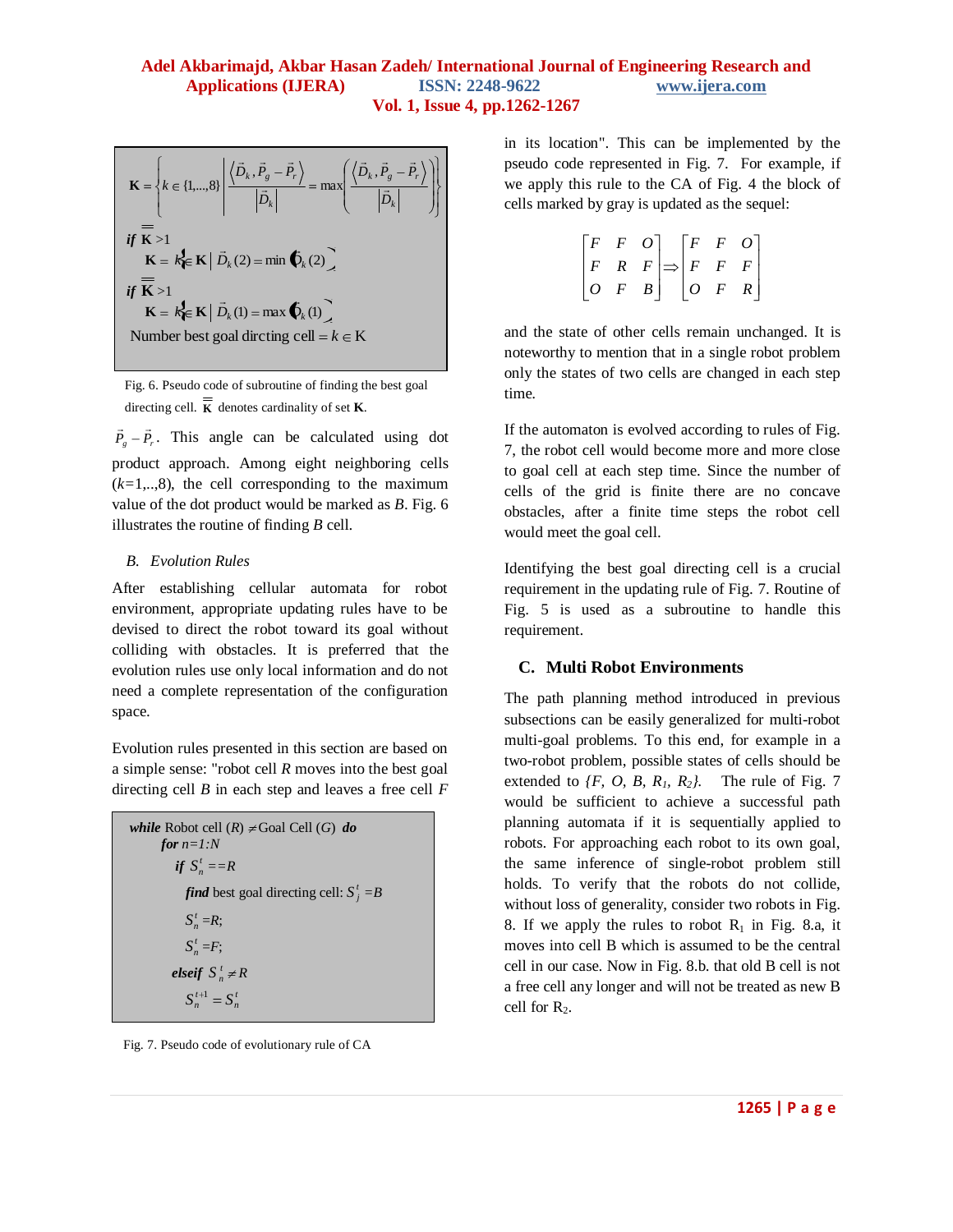

b. After applying the rules for

Fig. 8. The robots do not collide with each other in multirobot problem

#### **V. SIMULATION RESULTS**

In the first stage of simulations, we considered a robot environment shown in Fig. 9. A model is constructed in MATLAB. The proposed CA based planning method is applied for two different initialgoal sets. Paths resulted by the algorithm are illustrated Fig. 9 and imply that the algorithm has been able to find appropriate path witch is the shortest path in approximation.

In the second stage of simulations, two robots assumed to be located at two different initial points where their goals are different. Fig. 10.a and Fig. 10.b depict paths of the robots obtained by applying the algorithm to the problem. To verify that the robots do not collide with each other, positions Robot cells in different time steps are shown in Fig. 10.c. It is obvious that the robots are not in the same cell at the same time, while each travels along an acceptable path.

#### **VI. CONCLUSIONS**

Because of capabilities of CA in local evolution and high-speed parallel computation, it was employed to be basis of an online and real-time path planning technique for mobile robots. The work-space of robot was modeled as two dimensional cellular automata with four possible states: Robot cell, Free cell, Obstacle cell and the Best goal directing cell. It is assumed that the robot has a short sensing and only is able to identify states of only adjacent cells. Based on a dot product of goal cell vector and some direction vectors, updating rules of the automata was



Fig. 9. Simulation of single robot problem for two set of initial-goal points. Paths created using proposed CA based algorithm. ( $\triangle$  shows goal points)

constructed to direct the robot into a cell which is nearest to the goal. The method is a real-time method applicable for both single-robot and multi-robot problems. Significance of the proposed algorithms was verified by simulations in MATLAB.

This research can be completed in future by extending the proposed method for concave obstacles and finding a method in order to efficiently implement it.





Fig. 10. Two robot problem